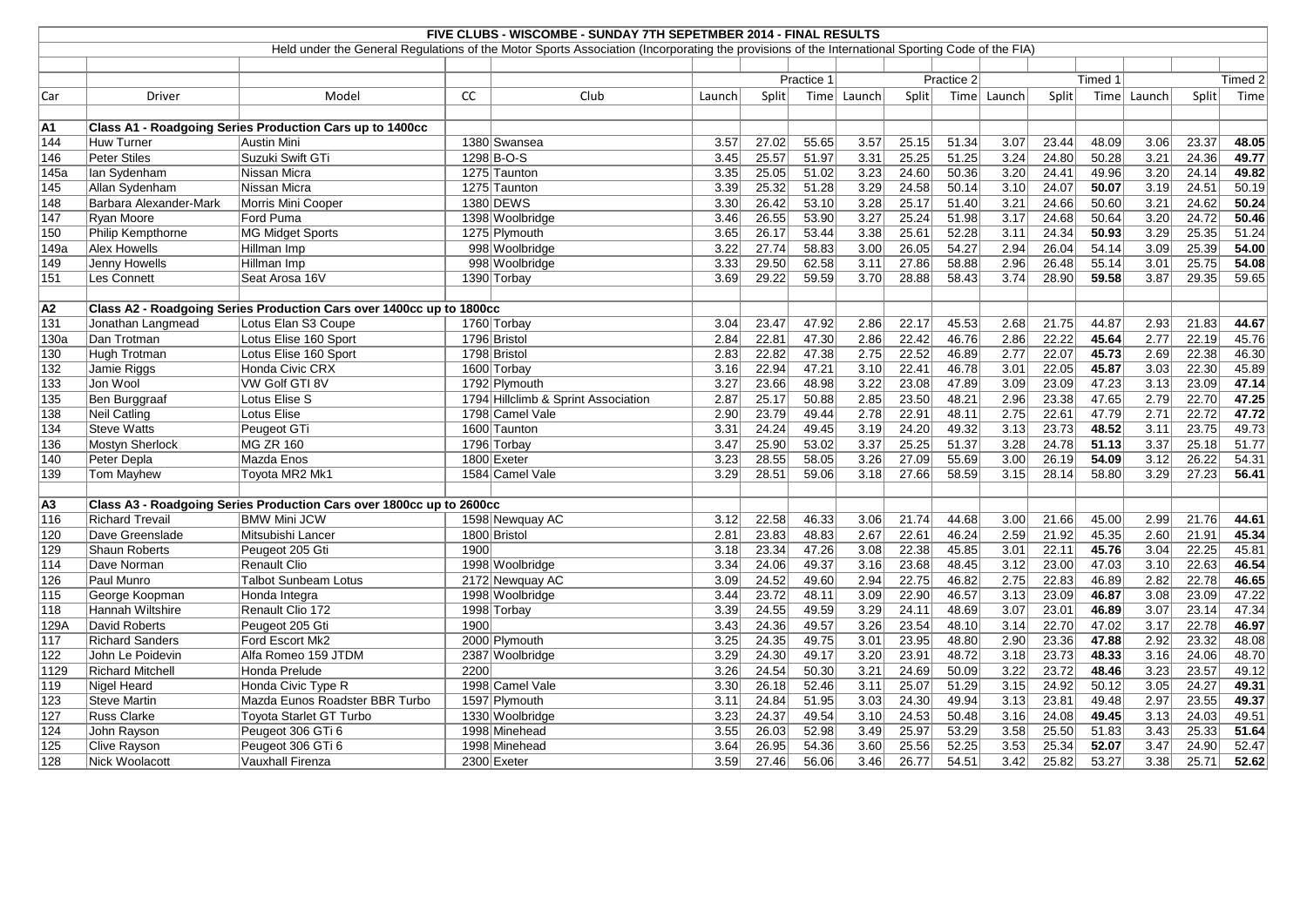| FIVE CLUBS - WISCOMBE - SUNDAY 7TH SEPETMBER 2014 - FINAL RESULTS                                                                               |                        |                                                                                                                             |    |                                     |        |            |       |        |       |            |        |       |         |        |       |         |
|-------------------------------------------------------------------------------------------------------------------------------------------------|------------------------|-----------------------------------------------------------------------------------------------------------------------------|----|-------------------------------------|--------|------------|-------|--------|-------|------------|--------|-------|---------|--------|-------|---------|
| Held under the General Regulations of the Motor Sports Association (Incorporating the provisions of the International Sporting Code of the FIA) |                        |                                                                                                                             |    |                                     |        |            |       |        |       |            |        |       |         |        |       |         |
|                                                                                                                                                 |                        |                                                                                                                             |    |                                     |        |            |       |        |       |            |        |       |         |        |       |         |
|                                                                                                                                                 |                        |                                                                                                                             |    |                                     |        | Practice 1 |       |        |       | Practice 2 |        |       | Timed 1 |        |       | Timed 2 |
| Car                                                                                                                                             | Driver                 | Model                                                                                                                       | CC | Club                                | Launch | Split      | Time  | Launch | Split | Time       | Launch | Split | Time    | Launch | Split | Time    |
|                                                                                                                                                 |                        |                                                                                                                             |    |                                     |        |            |       |        |       |            |        |       |         |        |       |         |
| A4                                                                                                                                              |                        | <b>Class A4 - Roadgoing Series Production Cars over 2600cc</b>                                                              |    |                                     |        |            |       |        |       |            |        |       |         |        |       |         |
| 100                                                                                                                                             | <b>Steve Clarke</b>    | Subaru Impreza                                                                                                              |    | 2500 Woolbridge                     | 3.35   | 22.45      | 45.63 | 2.47   | 20.98 | 43.94      | 2.42   | 20.58 | 42.45   | 2.38   | 20.10 | 42.30   |
| 101                                                                                                                                             | Roy Bray               | <b>Escort Cosworth 4x4</b>                                                                                                  |    | 1993 Woolbridge                     | 3.05   | 22.35      | 45.41 | 2.64   | 20.83 | 43.13      | 2.80   | 21.14 | 43.19   | 2.56   | 20.71 | 42.99   |
| 102                                                                                                                                             | <b>Jack Ellis</b>      | Subaru Impreza                                                                                                              |    | 1998 Plymouth                       | 2.46   | 21.59      | 45.07 | 2.38   | 21.10 | 44.33      | 2.32   | 21.03 | 43.95   | 2.32   | 20.99 | 43.43   |
| 102a                                                                                                                                            | <b>Nick Ellis</b>      | Subaru Impreza                                                                                                              |    | 1998 Plymouth                       | 2.54   | 22.22      | 45.50 | 2.53   | 22.67 | 46.08      | 2.43   | 22.27 | 45.72   | 2.38   | 21.83 | 45.02   |
| 105                                                                                                                                             | Nick Bayldon           | Porsche 911 C2                                                                                                              |    | 3600 Woolbridge                     | 2.74   | 22.05      | 46.44 | 2.68   | 21.85 | 46.33      | 2.65   | 22.14 | 45.80   | 2.70   | 21.76 | 45.26   |
| 108                                                                                                                                             | <b>Trevor McMaster</b> | <b>TVR Tamora</b>                                                                                                           |    | 4343 Bristol                        | 3.45   | 24.19      | 48.36 | 3.08   | 22.54 | 46.63      | 2.98   | 22.08 | 46.17   | 2.93   | 22.36 | 45.40   |
| 107                                                                                                                                             | <b>Mark Spiller</b>    | Subaru Impreza WRX                                                                                                          |    | 2000 Plymouth                       | 2.64   | 22.81      | 47.47 | 2.56   | 21.87 | 45.57      | 2.51   | 22.01 | 45.85   | 2.54   | 21.80 | 46.01   |
| 103                                                                                                                                             | Peter Cresswell        | Audi S5 Quattro                                                                                                             |    | 4163 Taunton                        | 2.98   | 24.41      | 49.28 | 2.75   | 23.06 | 47.01      | 2.81   | 22.48 | 45.89   | 2.78   | 22.42 | 46.05   |
| 106                                                                                                                                             | Dave Cresswell         | Audi S5 Quattro                                                                                                             |    | 4163 Taunton                        | 2.97   | 23.91      | 47.84 | 2.70   | 22.89 | 46.74      | 2.59   | 22.74 | 46.01   | 2.55   | 22.74 | 46.22   |
| 104                                                                                                                                             | <b>Andrew Meek</b>     | Subaru Impreza                                                                                                              |    | 1998 Bristol                        | 2.61   | 22.34      | 47.47 | 2.48   | 22.21 | 47.26      | 2.47   | 22.23 | 48.06   | 2.45   | 21.87 | 46.61   |
| 109                                                                                                                                             | <b>Terry Hedley</b>    | BMW 328i Sport Coupe                                                                                                        |    | 2793 Woolbridge                     | 3.20   | 24.88      | 50.55 | 3.19   | 23.74 | 49.19      | 2.97   | 23.09 | 48.09   | 3.02   | 23.36 | 49.09   |
| 109a                                                                                                                                            | Jane Hibbert           | BMW 328i Sport Coupe                                                                                                        |    | 2793 Woolbridge                     | 3.67   | 27.77      | 56.78 | 3.63   | 26.68 | 54.73      | 3.21   | 25.35 | 51.70   | 3.21   | 25.96 | 52.76   |
| 110                                                                                                                                             | <b>Richard Barnes</b>  | E90 335i M Sport                                                                                                            |    | 2996 Taunton                        | 3.75   | 27.65      | 56.25 | 3.76   | 27.12 | 54.43      | 3.44   | 26.42 | 53.95   | 3.35   | 26.11 | 53.10   |
|                                                                                                                                                 |                        |                                                                                                                             |    |                                     |        |            |       |        |       |            |        |       |         |        |       |         |
| <b>B1</b>                                                                                                                                       |                        | Class B1 - Roadgoing Specialist Production Cars. Car Engines up to 1400cc & M/C Engines up to 875cc                         |    |                                     |        |            |       |        |       |            |        |       |         |        |       |         |
| $\overline{77a}$                                                                                                                                | Jeremy Jones           | <b>GTM Coupe</b>                                                                                                            |    | 1380 Bristol Pegasus                | 3.10   | 25.57      | 53.22 | 3.09   | 24.58 | 51.35      | 3.07   | 24.65 | 51.24   | 2.96   | 24.22 | 50.00   |
| 77                                                                                                                                              | <b>Martin Watts</b>    | <b>GTM Coupe</b>                                                                                                            |    | 1380 Bristol Pegasus                | 3.03   | 25.25      | 52.82 | 2.96   | 23.92 | 49.97      | 3.00   | 24.23 | 50.41   | 3.03   | 24.19 | 50.07   |
| 78                                                                                                                                              | <b>Steve Whitehead</b> | Midas Gold Coupe                                                                                                            |    | 1275 Royal Navy & Royal Marines MSA | 3.64   | 28.44      | 58.63 | 3.50   | 28.17 | 58.45      | 3.48   | 27.74 | 58.11   | 3.50   | 27.14 | 56.65   |
|                                                                                                                                                 |                        |                                                                                                                             |    |                                     |        |            |       |        |       |            |        |       |         |        |       |         |
| B2                                                                                                                                              |                        | Class B2 - Roadgoing Specialist Production Cars. Car Engines over 1400cc up to 1800cc & M/C Engines over 875cc up to 1125cc |    |                                     |        |            |       |        |       |            |        |       |         |        |       |         |
| 67                                                                                                                                              | <b>Graham Vingoe</b>   | Caterham 7 Superlight R                                                                                                     |    | 1796 Bristol                        | 2.77   | 22.43      | 45.40 | 2.60   | 21.69 | 44.77      | 2.54   | 21.42 | 44.29   | 2.53   | 21.44 | 43.94   |
| 73                                                                                                                                              | Dave Gardner           | Caterham 7                                                                                                                  |    | 1690 Plymouth                       | 3.36   | 23.78      | 48.62 | 3.00   | 22.62 | 46.74      | 2.87   | 21.98 | 45.73   | 2.87   | 21.94 | 45.05   |
| 72                                                                                                                                              | Keith Hazell           | Sylva Striker                                                                                                               |    | 1600 Farnborough & District         | 3.24   | 23.99      | 48.82 | 3.36   | 23.09 | 47.34      | 3.04   | 22.77 | 46.44   | 2.87   | 22.44 | 46.27   |
| $\overline{71}$                                                                                                                                 | Paul Sullivan          | Westfield SEi                                                                                                               |    | 1690 Woolbridge                     | 3.14   | 24.25      | 49.78 | 2.98   | 22.68 | 47.62      | 3.10   | 22.65 | 46.82   | 2.91   | 22.19 | 47.07   |
| 74                                                                                                                                              | Mark Jago              | <b>Dutton Melos</b>                                                                                                         |    | 1700 Ecurie Cymraeg                 | 3.04   | 24.20      | 49.40 | 2.89   | 23.21 | 47.56      | 2.96   | 23.70 | 48.34   | 2.87   | 23.48 | 47.83   |
| 75                                                                                                                                              | <b>Barry Pursey</b>    | Haynes Roadstar Locost                                                                                                      |    | 1796 Torbay                         | 3.00   | 24.38      | 50.23 | 3.13   | 24.46 | 49.59      | 3.03   | 23.63 | 48.98   | 2.90   | 23.49 | 48.50   |
| 71a                                                                                                                                             | John Sullivan          | Westfield SEi                                                                                                               |    | 1690 Woolbridge                     | 3.39   | 26.99      | 55.98 | 3.28   | 25.53 | 52.48      | 3.33   | 25.04 | 51.15   | 3.08   | 24.93 | 50.80   |
| 68                                                                                                                                              | <b>Philip Pearn</b>    | Stuart Taylor R1                                                                                                            |    | 998 Plymouth                        | 3.05   | 23.65      | 48.76 | 2.91   | 21.97 | 45.53      | 4.10   | 32.40 | 73.45   |        |       |         |
|                                                                                                                                                 |                        |                                                                                                                             |    |                                     |        |            |       |        |       |            |        |       |         |        |       |         |
| B <sub>3</sub>                                                                                                                                  |                        | Class B3 - Roadgoing Specialist Production Cars. Car Engines over 1800cc & M/C Engines over 1125cc                          |    |                                     |        |            |       |        |       |            |        |       |         |        |       |         |
| 62                                                                                                                                              | Mike Williams          | Westfield                                                                                                                   |    | 1998 Woolbridge                     | $3.34$ | 22.81      | 45.38 | 2.85   | 21.42 | 43.68      | 2.63   | 20.82 | 42.76   | 2.67   | 20.90 | 42.99   |
| 63                                                                                                                                              | Chris Dennis           | Gilbern Invader Mk1                                                                                                         |    | 2994 Woolbridge                     | 7.55   | 36.01      | 71.43 | 3.55   | 29.94 | 62.83      | 3.46   | 29.96 | 62.66   | 3.50   | 29.60 | 61.50   |
| 65                                                                                                                                              | <b>Brian Gent</b>      | Gilbern GT                                                                                                                  |    | 2000 Gilbern OC                     | 4.28   | 33.48      | 70.60 | 3.80   | 30.57 | 66.58      | 3.75   | 29.50 | 63.51   | 3.68   | 30.48 | 64.29   |
|                                                                                                                                                 |                        |                                                                                                                             |    |                                     |        |            |       |        |       |            |        |       |         |        |       |         |
| $\overline{\text{C1}}$                                                                                                                          |                        | Class C1 - Modified Limited Production Cars up to 1400cc                                                                    |    |                                     |        |            |       |        |       |            |        |       |         |        |       |         |
| 53                                                                                                                                              | Mark Shillaber         | Ford Fiesta Supersport                                                                                                      |    | 1380 Plymouth                       | 3.01   | 21.96      | 45.57 | 2.82   | 20.96 | 43.12      | 2.77   | 20.34 | 42.42   | 2.81   | 20.65 | 43.35   |
| 54                                                                                                                                              | <b>Vincent Stone</b>   | Austin Mini                                                                                                                 |    | 1380 Woolbridge                     | 3.11   | 21.91      | 44.67 | 2.93   | 21.43 | 43.71      | 2.93   | 21.26 | 43.65   | 2.93   | 21.20 | 43.52   |
| 55                                                                                                                                              | Ben Uglow              | Austin Mini                                                                                                                 |    | 1380 Camel Vale                     | 3.12   | 22.64      | 46.48 | 2.84   | 21.98 | 45.13      | 2.86   | 21.71 | 45.03   | 2.82   | 21.46 | 44.62   |
| 56                                                                                                                                              | <b>Ben Bonfield</b>    | Austin Mini                                                                                                                 |    | 1380 Taunton                        | 3.04   | 22.60      | 46.52 | 2.97   | 21.68 | 45.39      | 2.93   | 21.75 | 45.43   | 2.91   | 21.56 | 44.82   |
| 56a                                                                                                                                             | <b>Tony Bonfield</b>   | Austin Mini                                                                                                                 |    | 1380 Taunton                        | 3.21   | 24.38      | 49.73 | 3.04   | 22.77 | 47.98      | 2.97   | 22.44 | 46.17   | 2.94   | 22.82 | 46.72   |
| 57                                                                                                                                              |                        | Leyland Mini                                                                                                                |    | 1380 Woolbridge                     | 3.53   | 24.75      | 52.49 | 3.40   | 25.06 | 51.96      | 3.30   | 23.67 | 48.99   | 2.87   | 22.93 | 47.47   |
|                                                                                                                                                 | Mike Egan              | Peugeot 205 XS                                                                                                              |    | 1397 Taunton                        |        |            | 48.91 | 2.99   | 23.49 | 47.95      | 2.95   | 23.34 | 47.73   | 3.00   |       |         |
| 58                                                                                                                                              | Clive James            |                                                                                                                             |    |                                     | 3.15   | 24.16      |       |        |       |            |        |       |         |        | 23.23 | 48.24   |
| 60                                                                                                                                              | Keith Forrest          | Austin Mini                                                                                                                 |    | 1380 Woolbridge                     | 3.80   | 28.50      | 57.26 | 3.41   | 26.08 | 52.10      | 3.38   | 24.83 | 53.07   | 3.13   | 24.50 | 53.07   |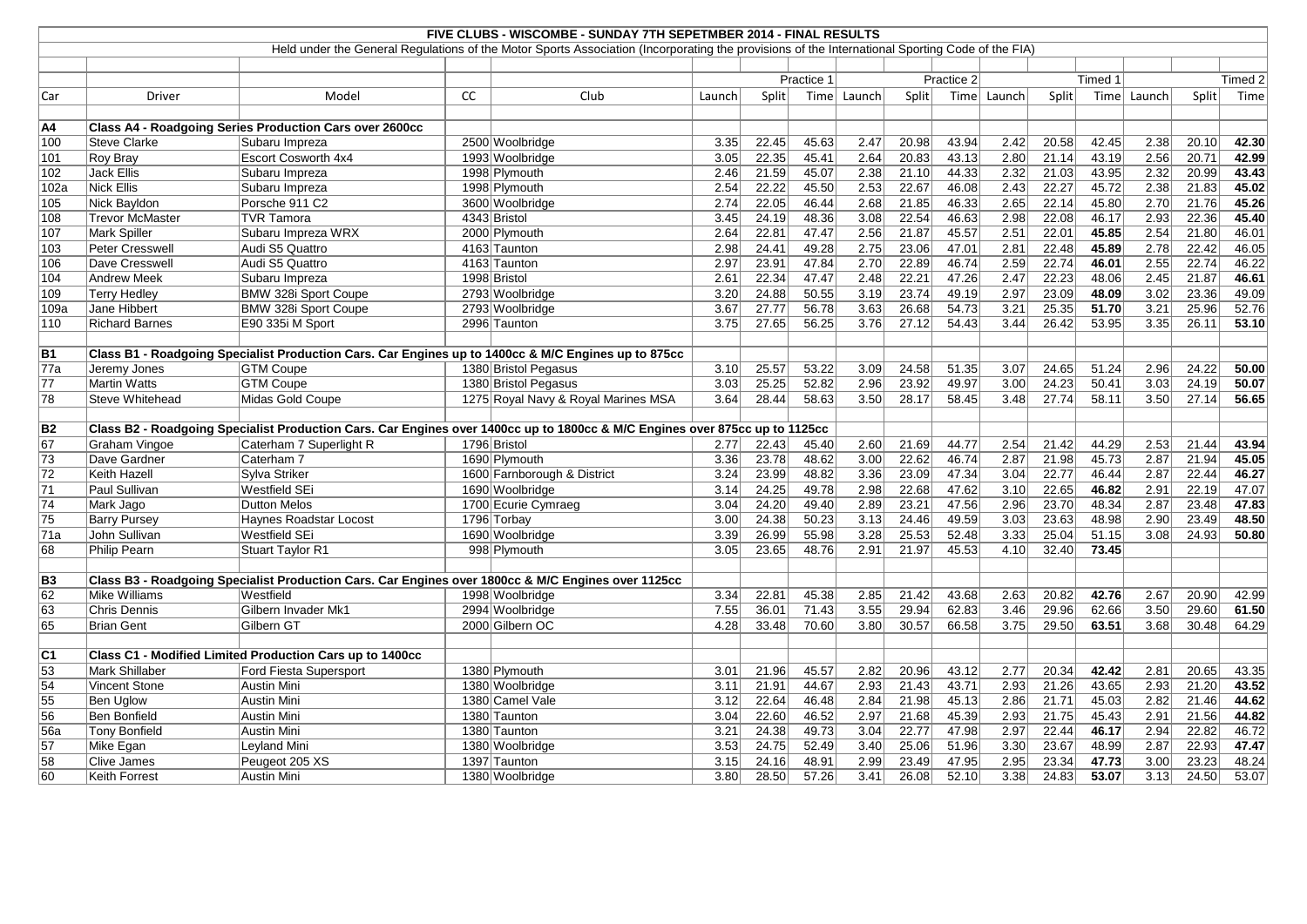|                |                                                                                                     |                                                                                                                            |    | FIVE CLUBS - WISCOMBE - SUNDAY 7TH SEPETMBER 2014 - FINAL RESULTS                                                                               |        |                |            |        |              |            |        |       |         |        |                    |                |
|----------------|-----------------------------------------------------------------------------------------------------|----------------------------------------------------------------------------------------------------------------------------|----|-------------------------------------------------------------------------------------------------------------------------------------------------|--------|----------------|------------|--------|--------------|------------|--------|-------|---------|--------|--------------------|----------------|
|                |                                                                                                     |                                                                                                                            |    | Held under the General Regulations of the Motor Sports Association (Incorporating the provisions of the International Sporting Code of the FIA) |        |                |            |        |              |            |        |       |         |        |                    |                |
|                |                                                                                                     |                                                                                                                            |    |                                                                                                                                                 |        |                |            |        |              |            |        |       |         |        |                    |                |
|                |                                                                                                     |                                                                                                                            |    |                                                                                                                                                 |        |                | Practice 1 |        |              | Practice 2 |        |       | Timed 1 |        |                    | Timed 2        |
| Car            | <b>Driver</b>                                                                                       | Model                                                                                                                      | CC | Club                                                                                                                                            | Launch | Split          | Time       | Launch | Split        | Time       | Launch | Split | Time    | Launch | Split              | Time           |
| C2             |                                                                                                     | Class C2 - Modified Limited Production Cars over 1400cc up to 1800cc                                                       |    |                                                                                                                                                 |        |                |            |        |              |            |        |       |         |        |                    |                |
| 44             | Dean Gammon                                                                                         | Peugeot 106                                                                                                                |    | 1700 Plymouth                                                                                                                                   | 2.97   | 21.03          | 42.48      | 2.77   | 20.46        | 41.94      | 2.73   | 20.19 | 41.51   | 2.77   | 20.48              | 41.98          |
| 46a            | Gerald Tout                                                                                         | <b>Ford Fiesta</b>                                                                                                         |    | 1700 Torbay                                                                                                                                     | 2.99   | 22.33          | 46.13      | 2.88   | 21.74        | 44.24      | 2.88   | 21.66 | 44.57   | 2.87   | 21.55              | 44.35          |
| 46             | <b>Russell Tout</b>                                                                                 | <b>Ford Fiesta</b>                                                                                                         |    | 1700 Torbay                                                                                                                                     | 2.92   | 22.69          | 47.00      | 2.84   | 21.60        | 44.65      | 2.85   | 21.41 | 44.56   | 2.81   | 21.66              | 45.07          |
| 45             | Gordon Iles                                                                                         | Vauxhall Tigra                                                                                                             |    | 1598 Torbay                                                                                                                                     | 2.92   | 22.74          | 46.91      | 2.80   | 22.15        | 45.71      | 2.78   | 21.94 | 45.24   | 2.79   | 21.88              | 45.10          |
| 49             | Duncan Beer                                                                                         | Ford Escort Mk3                                                                                                            |    | 1600 Torbay                                                                                                                                     | 3.94   | 28.33          | 57.56      | 3.75   | 26.70        | 55.07      | 3.67   | 26.47 | 54.29   | 3.63   | 26.25              | 54.48          |
| 50             | Naomi Poole                                                                                         | Ford Escort                                                                                                                |    | 1600 B-O-S                                                                                                                                      | 3.98   | 29.57          | 60.44      | 3.56   | 28.20        | 57.67      | 3.54   | 28.03 | 57.29   | 3.46   | 28.11              | 57.87          |
|                |                                                                                                     |                                                                                                                            |    |                                                                                                                                                 |        |                |            |        |              |            |        |       |         |        |                    |                |
| C <sub>3</sub> |                                                                                                     | Class C3 - Modified Limited Production Cars over 1800cc up to 2600cc                                                       |    |                                                                                                                                                 |        |                |            |        |              |            |        |       |         |        |                    |                |
| 39             | Colin Satchell                                                                                      | Peugeot 205                                                                                                                |    | 1997 Plymouth                                                                                                                                   | 2.80   | 20.23          | 42.45      | 2.68   | 19.75        | 40.37      | 2.67   | 19.71 | 40.67   | 2.70   | 19.63              | 40.41          |
| 39a            | Paul Drowne                                                                                         | Peugeot 205                                                                                                                |    | 1997 Woolbridge                                                                                                                                 | 2.85   | 20.99          | 42.88      | 2.71   | 20.07        | 40.72      | 2.69   | 19.81 | 40.66   | 2.68   | 19.90              | 40.51          |
| 40             | Anthony Astley                                                                                      | Peugeot 205 GTi                                                                                                            |    | 1997 Woolbridge                                                                                                                                 | 2.90   | 22.33          | 45.44      | 2.83   | 21.78        | 44.83      | 2.75   | 21.82 | 44.85   | 2.78   | 21.56              | 44.19          |
| 41a            | Peter Prouse                                                                                        | Peugeot 205 GTi                                                                                                            |    | 1905 Torbay                                                                                                                                     | 3.07   | 22.09          | 45.52      | 2.92   | 21.67        | 44.79      | 2.83   | 21.58 | 44.65   |        |                    |                |
| 40a            | Simon Furse                                                                                         | Peugeot 205 GTi                                                                                                            |    | 1997 Woolbridge                                                                                                                                 | 3.13   | 23.87          | 48.04      | 2.97   | 22.11        | 45.26      | 2.86   | 21.88 | 45.79   | 2.90   | 22.05              | 45.43          |
| 41             | Ben Sharp                                                                                           | Peugeot 205 GTi                                                                                                            |    | 1905 Torbay                                                                                                                                     | 3.46   | 24.16          | 47.29      | 2.92   | 22.38        | 45.21      | 2.85   | 22.71 | 46.40   | 2.88   | 22.21              | 45.45          |
| C5             | Class C5 - Modified Specialist Production Cars. Car Engines up to 1800cc & M/C Engines up to 1125cc |                                                                                                                            |    |                                                                                                                                                 |        |                |            |        |              |            |        |       |         |        |                    |                |
| 36             | Ian Ingleheart                                                                                      | Westfield SE                                                                                                               |    | 1380 Plymouth                                                                                                                                   | 2.84   | 21.67          | 44.43      | 2.64   | 20.42        | 42.13      | 2.74   | 20.45 | 41.98   | 2.68   | 20.53              | 41.80          |
|                |                                                                                                     |                                                                                                                            |    |                                                                                                                                                 |        |                |            |        |              |            |        |       |         |        |                    |                |
| C6             | <b>Geoff Blake</b>                                                                                  | Class C6 - Modified Specialist Production Cars. Car Engines over 1800cc & M/C Engines over 1125cc<br><b>Westfield SEiW</b> |    | 1998 Woolbridge                                                                                                                                 | 2.61   |                | 42.49      | 2.51   | 19.75        | 40.71      | 2.49   | 19.35 | 40.12   | 2.46   | 19.41              | 40.71          |
| 35<br>35a      | Graham Blake                                                                                        | <b>Westfield SEi</b>                                                                                                       |    | 1998 Woolbridge                                                                                                                                 | 2.93   | 20.40<br>23.36 | 47.17      | 2.65   | 21.07        | 43.30      | 2.66   | 21.20 | 43.25   | 2.60   | 21.06              | 42.69          |
| 42             | Andrew Hurle                                                                                        | Sylva Phoenix                                                                                                              |    | 2000 Woolbridge                                                                                                                                 | 3.36   | 26.64          | 53.14      | 3.47   | 24.95        | 50.51      | 3.15   | 24.40 | 49.85   | 3.24   | 24.70              | 49.85          |
|                |                                                                                                     |                                                                                                                            |    |                                                                                                                                                 |        |                |            |        |              |            |        |       |         |        |                    |                |
| D <sub>1</sub> | Class D1 - Sports Libre Cars up to 1800cc                                                           |                                                                                                                            |    |                                                                                                                                                 |        |                |            |        |              |            |        |       |         |        |                    |                |
| 30             | Andrew Short                                                                                        | OMS SC1                                                                                                                    |    | 1100 Torbay                                                                                                                                     | 2.83   | 20.29          | 42.42      | 2.61   | 20.28        | 41.87      | 2.69   | 20.27 | 42.40   | 2.53   | 20.21              | 42.12          |
| 32             | Kevin Cole                                                                                          | <b>IMP Spaceframe Saloon</b>                                                                                               |    | 1070 Swansea                                                                                                                                    | 2.54   | 20.95          | 43.53      | 2.61   | 20.77        | 42.98      | 2.49   | 20.63 | 42.80   | 5.56   | 23.77              | 45.97          |
| 33             | James Tearle                                                                                        | Ginetta G12                                                                                                                |    | 1137 BARC $(SW)$                                                                                                                                | 2.79   | 22.21          | 46.03      | 2.76   | 21.39        | 44.01      | 2.64   | 20.97 | 43.74   | 2.59   | 20.93              | 43.15          |
| 31             | Luke Trotman                                                                                        | Mallock Mk18B                                                                                                              |    | 1200 Bristol                                                                                                                                    | 2.59   | 20.51          | 42.58      | 2.45   | 19.97        | 64.53      | 2.42   | 20.03 | 44.31   |        |                    |                |
| 32a            | Nathan Cole                                                                                         | <b>IMP Spaceframe Saloon</b>                                                                                               |    | 1070 Swansea                                                                                                                                    | 3.04   | 24.75          | 50.05      | 2.66   | 21.81        | 45.04      | 6.30   |       | FAIL    |        | $2.60$ 21.56 44.32 |                |
| 33a            | David Tearle                                                                                        | Ginetta G12                                                                                                                |    | $1137$ BARC (SW)                                                                                                                                | 2.94   | 23.59          | 47.93      | 2.66   | 21.86        | 45.41      | 2.64   | 21.54 | 47.38   | 2.69   | 21.42              | 44.66          |
| D <sub>2</sub> | Class D2 - Sports Libre Cars over 1800cc                                                            |                                                                                                                            |    |                                                                                                                                                 |        |                |            |        |              |            |        |       |         |        |                    |                |
| 24             | Rodney Thorne                                                                                       | Pilbeam MP43                                                                                                               |    | 5000 Woolbridge                                                                                                                                 | 2.46   | 19.77          | 39.45      | 2.30   | 18.73        | 38.48      | 2.26   | 19.05 | 38.38   | 2.27   | 18.61              | 37.80          |
| 25             |                                                                                                     | Sylva Striker                                                                                                              |    | 2300 Plymouth                                                                                                                                   | 2.87   | 21.16          | 42.36      | 2.59   | 19.51        | 39.45      | 2.61   | 19.28 | 39.29   | 2.62   | 19.41              |                |
| 28             | Doug Bennett<br>John Reed                                                                           | Ford Anglia 105E                                                                                                           |    | 2900 Torbay                                                                                                                                     | 3.34   | 24.17          |            | 3.25   |              | 49.22      | 3.24   | 23.72 | 49.76   | 3.15   | 23.98              | 39.70<br>49.74 |
|                |                                                                                                     |                                                                                                                            |    |                                                                                                                                                 |        |                | 50.35      |        | 23.93        |            |        |       |         |        |                    |                |
| D <sub>3</sub> | Class D3 - Rally Cars up to 1600cc                                                                  |                                                                                                                            |    |                                                                                                                                                 |        |                |            |        |              |            |        |       |         |        |                    |                |
| 83             | Martin Cocks                                                                                        | Peugeot 205 GTi                                                                                                            |    | 1580 Torbay                                                                                                                                     | 3.23   | 25.45          | 52.01      | 3.22   | 24.56        | 51.69      | 3.18   | 24.93 | 50.84   | 3.17   | 24.73              | 51.40          |
|                |                                                                                                     |                                                                                                                            |    |                                                                                                                                                 |        |                |            |        |              |            |        |       |         |        |                    |                |
| D4             | <b>Class D4 - Rally Cars over 1600cc</b>                                                            |                                                                                                                            |    |                                                                                                                                                 |        |                |            |        |              |            |        |       |         |        |                    |                |
| 79             | Craig Moore                                                                                         | Ford Cortina GT                                                                                                            |    | 2000 Woolbridge                                                                                                                                 | 3.36   | 22.76          | 46.71      | 3.12   | 21.64        | 44.24      | 2.76   | 21.05 | 43.28   | 3.02   | 21.37              | 43.50          |
| 80             | Chris Elston                                                                                        | Ford Escort Mk1                                                                                                            |    | $2000$ Exeter                                                                                                                                   | 3.63   | 26.05          | 52.90      |        | $3.44$ 24.82 | 50.68      | 3.32   | 24.94 | 50.77   | 3.23   | 24.63              | 50.41          |